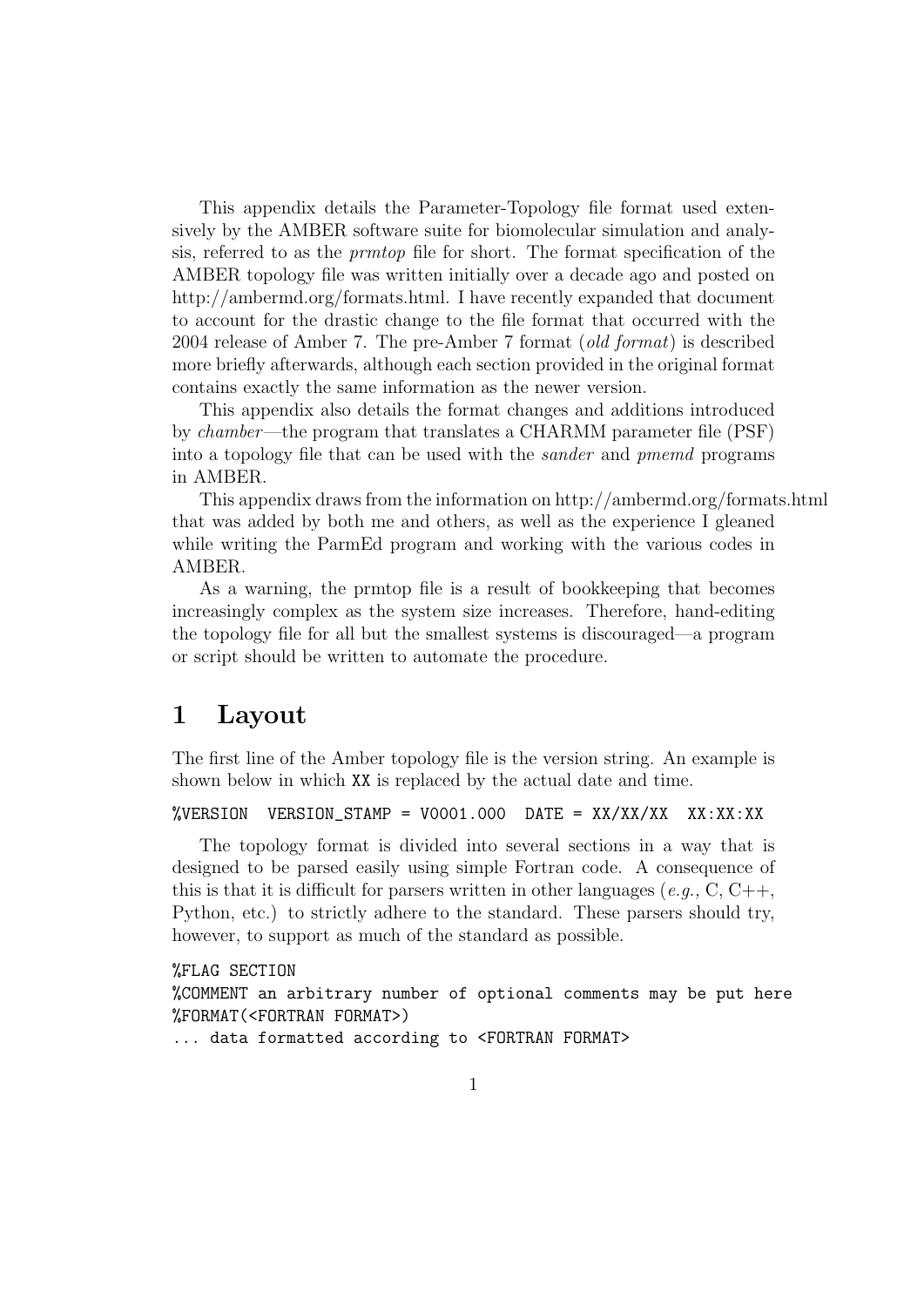All names (e.g., atom names, atom type names, and residue names) are limited to 4 characters and are printed in fields of width exactly 4 characters wide, left-justified. This means that names might not be space-delimited if any of the names have 4 characters.

Requirements for prmtop parsers Parsers, regardless of the language they are written in, should conform to a list of attributes to maximize the likelihood that they are parsed correctly.

- Parsers should expect that some 4-character fields  $(e, q, \alpha)$ , atom or residue names) may have some names that have 4 characters and therefore might not be whitespace-delimited.
- Parsers should not expect SECTIONs in the prmtop to be in any particular order.
- Parsers should not expect or require **%COMMENT** lines to exist, but should properly parse the file if any number of %COMMENT lines appear as indicated above
- The topology file may be assumed to have been generated 'correctly' by tleap or some other credible source. No graceful error checking is required.

Requirements for modifying SECTIONs To minimize the impact of prmtop changes to existing, third-party parsers, the following conventions should be followed.

- Any new SECTION should be added to the end of the topology file to avoid conflicts with order-dependent parsers.
- The <FORTRAN FORMAT> should be as simple as possible (and avoid adding new formats) to maintain simplicity for non-Fortran parsers.
- Avoid modifying if possible. Consider if this new section or change is truly necessary and belongs in the prmtop.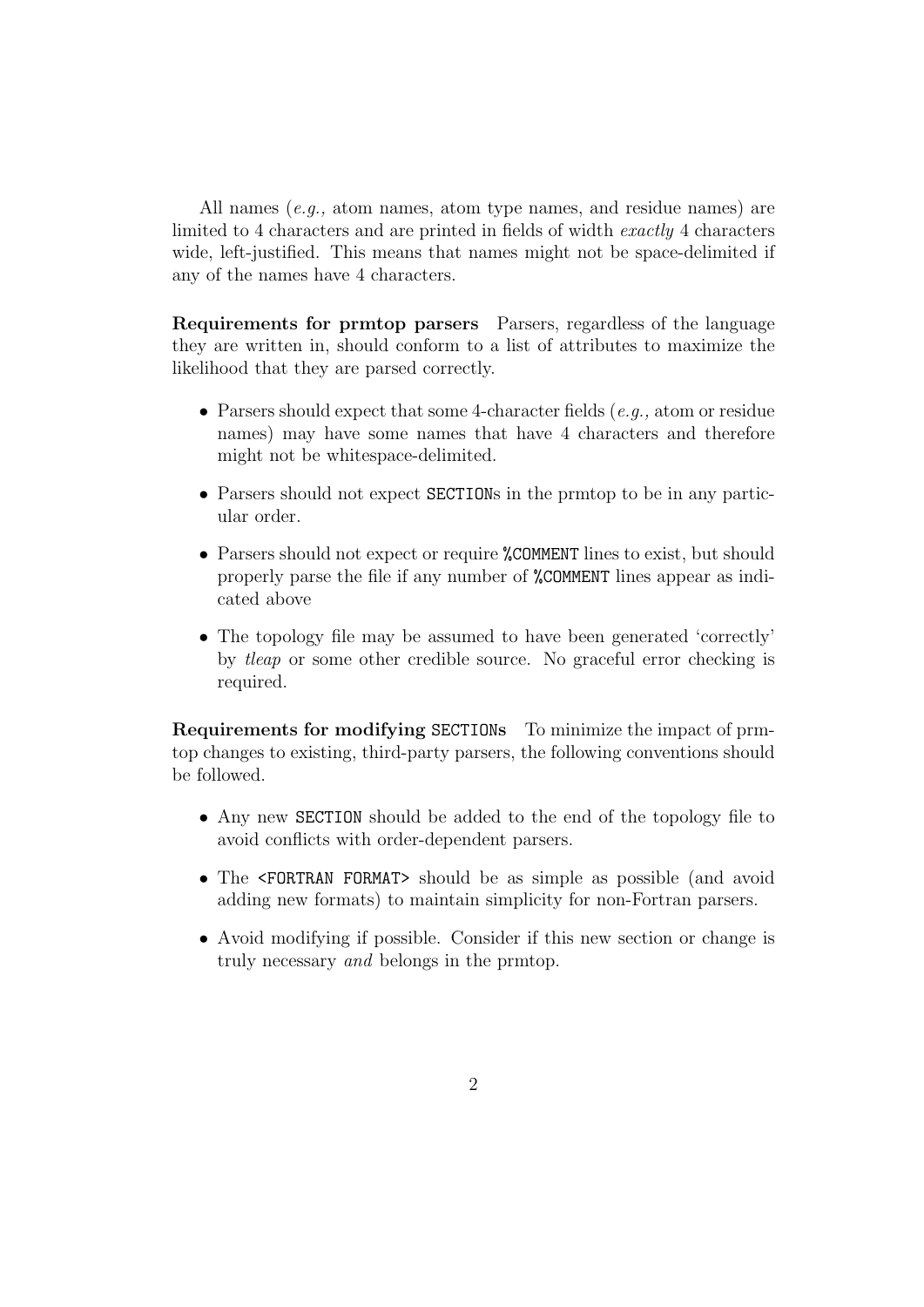# 2 List of SECTIONs

# **TITLE**

This section contains the title of the topology file on one line (up to 80 characters). While the title serves a primarily cosmetic purpose, this section must be present.

%FORMAT(20a4)

### POINTERS

This section contains the information about how many parameters are present in all of the sections. There are 31 or 32 integer pointers (NCOPY might not be present). The format and names of all of the pointers are listed below, followed by a description of each pointer.

```
%FLAG POINTERS
%FORMAT(10I8)
NATOM NTYPES NBONH MBONA NTHETH MTHETA NPHIH MPHIA NHPARM NPARM
NNB NRES NBONA NTHETA NPHIA NUMBND NUMANG NPTRA NATYP NPHB
IFPERT NBPER NGPER NDPER MBPER MGPER MDPER IFBOX NMXRS IFCAP
NUMEXTRA NCOPY
```
#### NATOM Number of atoms

NTYPES Number of distinct Lennard-Jones atom types

NBONH Number of bonds containing Hydrogen

MBONA Number of bonds not containing Hydrogen

NTHETH Number of angles containing Hydrogen

MTHETA Number of angles not containing Hydrogen

NPHIH Number of torsions containing Hydrogen

MPHIA Number of torsions not containing Hydrogen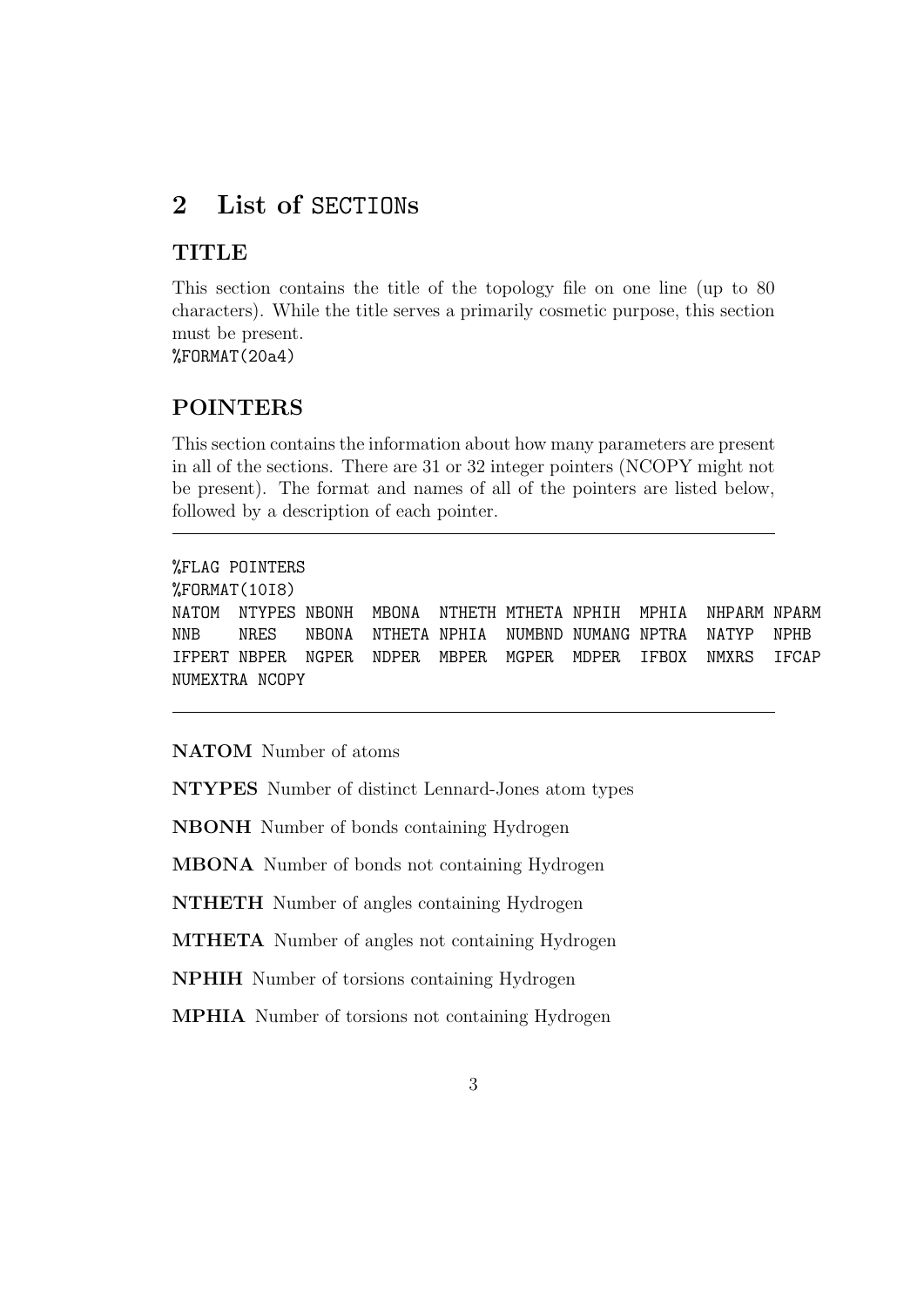NHPARM Not currently used for anything

NPARM Used to determine if this is a LES-compatible prmtop

NNB Number of excluded atoms (length of total exclusion list)

NRES Number of residues

**NBONA** MBONA + number of constraint bonds<sup>1</sup>

**NTHETA** MTHETA + number of constraint angles  $^1$ 

**NPHIA** MPHIA + number of constraint torsions  $1$ 

NUMBND Number of unique bond types

NUMANG Number of unique angle types

NPTRA Number of unique torsion types

NATYP Number of SOLTY terms. Currently unused.

NPHB Number of distinct 10-12 hydrogen bond pair types <sup>2</sup>

IFPERT Set to 1 if topology contains residue perturbation information. <sup>3</sup>

NBPER Number of perturbed bonds <sup>3</sup>

NGPER Number of perturbed angles <sup>3</sup>

NDPER Number of perturbed torsions <sup>3</sup>

MBPER Number of bonds in which both atoms are being perturbed <sup>3</sup>

MGPER Number of angles in which all 3 atoms are being perturbed <sup>3</sup>

MDPER Number of torsions in which all 4 atoms are being perturbed <sup>3</sup>

IFBOX Flag indicating whether a periodic box is present. Values can be 0 (no box), 1 (orthorhombic box) or 2 (truncated octahedron)

<sup>1</sup>AMBER codes no longer support constraints in the topology file.

<sup>2</sup>Modern AMBER force fields do not use a 10-12 potential

<sup>3</sup>No AMBER codes support perturbed topologies anymore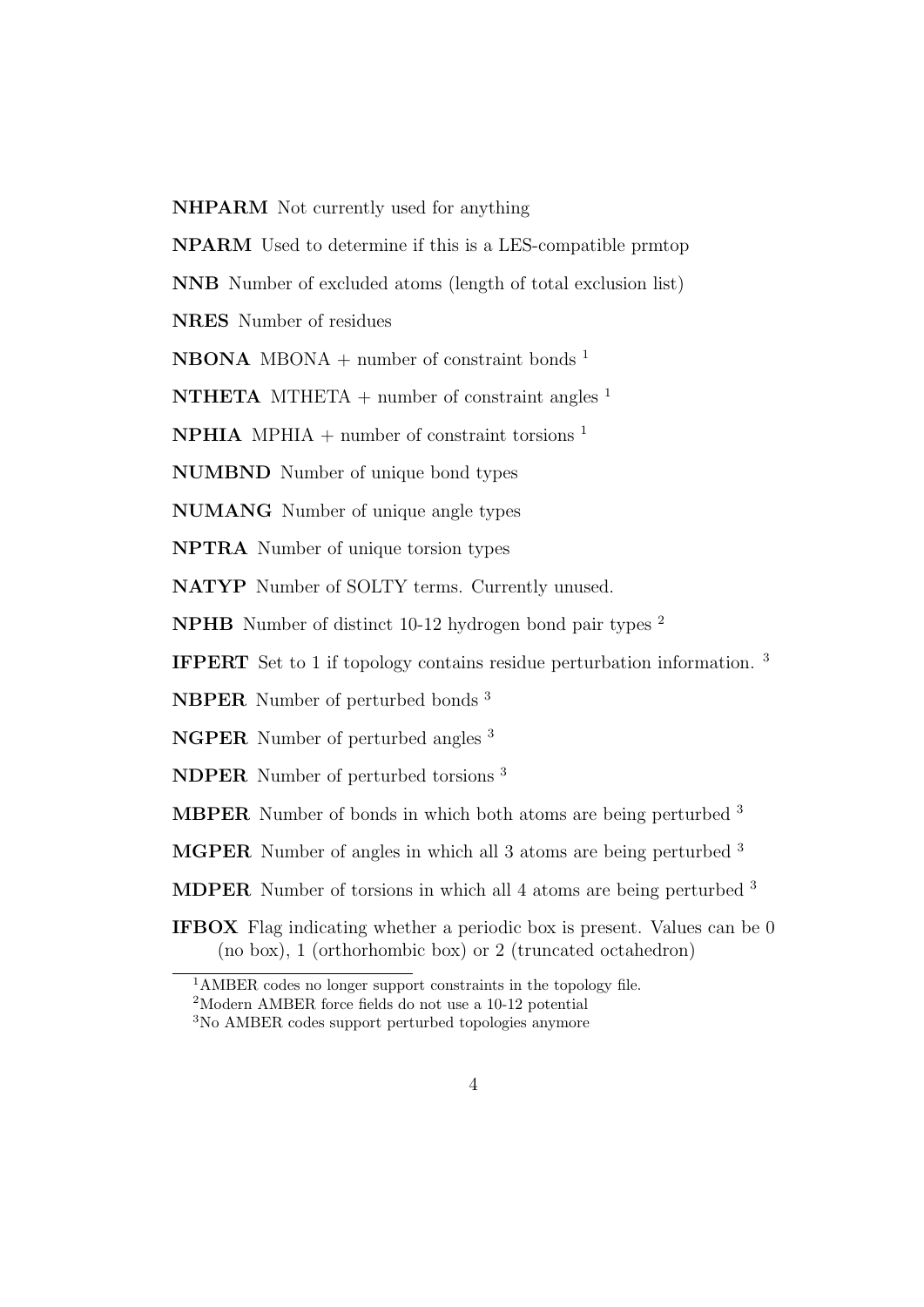NMXRS Number of atoms in the largest residue

IFCAP Set to 1 if a solvent CAP is being used

NUMEXTRA Number of extra points in the topology file

NCOPY Number of PIMD slices or number of beads

# ATOM\_NAME

This section contains the atom name for every atom in the prmtop. %FORMAT(20a4) There are NATOM 4-character strings in this section.

# CHARGE

This section contains the charge for every atom in the prmtop. Charges This section contains the charge for every atom in the printop. Charges are multiplied by 18.2223 ( $\sqrt{k_{ele}}$  where  $k_{ele}$  is the electrostatic constant in kcal  $\AA$  mol<sup>-1</sup>  $q^{-2}$ , where q is the charge of an electron). %FORMAT(5E16.8) There are NATOM floating point numbers in this section.

### ATOMIC NUMBER

This section contains the atomic number of every atom in the prmtop. This section was first introduced in AmberTools 12. %FORMAT(10I8) There are NATOM integers in this section.

# MASS

This section contains the atomic mass of every atom in  $g \, mol^{-1}$ . %FORMAT(5E16.8) There are NATOM floating point numbers in this section.

# ATOM TYPE INDEX

This section contains the Lennard-Jones atom type index. The Lennard-Jones potential contains parameters for every pair of atoms in the system.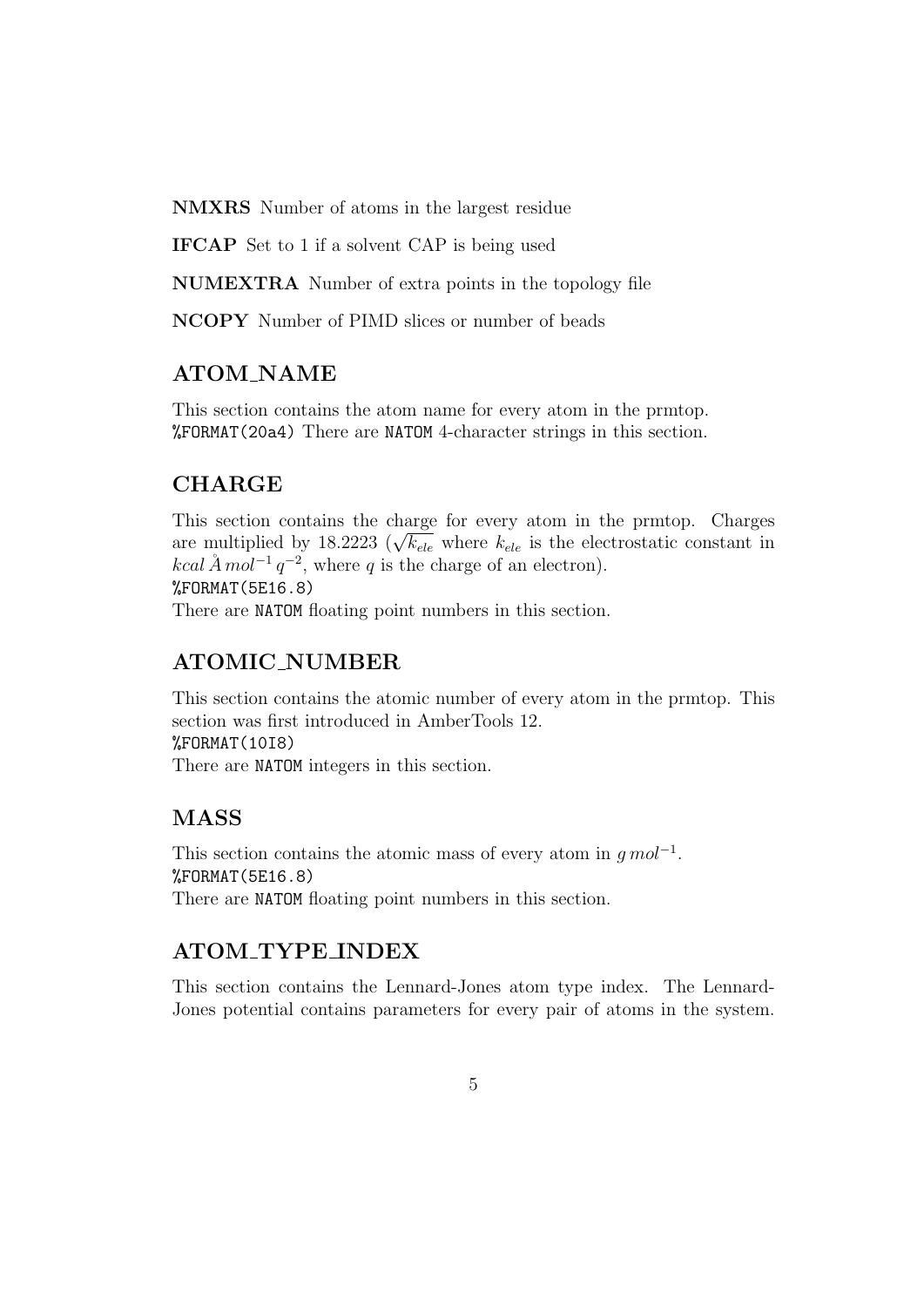To minimize the memory requirements of storing NATOM  $\times$  NATOM  $^4$  Lennard-Jones A-coefficients and B-coefficients, all atoms with the same  $\sigma$  and  $\varepsilon$  parameters are assigned to the same type (regardless of whether they have the same **AMBER\_ATOM\_TYPE**). This significantly reduces the number of LJ coefficients which must be stored, but introduced the requirement for bookkeeping sections of the topology file to keep track of what the LJ type index was for each atom.

This section is used to compute a pointer into the NONBONDED PARM INDEX section, which itself is a pointer into the LENNARD JONES ACOEF and LENNARD JONES BCOEF sections (see below).

%FORMAT(10I8)

There are NATOM integers in this section.

### NUMBER EXCLUDED ATOMS

This section contains the number of atoms that need to be excluded from the non-bonded calculation loop for atom  $i$  because  $i$  is involved in a bond, angle, or torsion with those atoms. Each atom in the prmtop has a list of excluded atoms that is a subset of the list in EXCLUDED ATOMS LIST (see below). The ith value in this section indicates how many elements of EXCLUDED ATOMS LIST belong to atom i.

For instance, if the first two elements of this array is 5 and 3, then elements 1 to 5 in EXCLUDED ATOMS LIST are the exclusions for atom 1 and elements 6 to 8 in EXCLUDED ATOMS LIST are the exclusions for atom 2. Each exclusion is listed only once in the topology file, and is given to the atom with the smaller index. That is, if atoms 1 and 2 are bonded, then atom 2 is in the exclusion list for atom 1, but atom 1 is not in the exclusion list for atom 2. If an atom has no excluded atoms (either because it is a monoatomic ion or all atoms it forms a bonded interaction with have a smaller index), then it is given a value of 1 in this list which corresponds to an exclusion with (a non-existent) atom 0 in EXCLUDED ATOMS LIST.

The exclusion rules for extra points are more complicated. When determining exclusions, it is considered an 'extension' of the atom it is connected (bonded) to. Therefore, extra points are excluded not only from the atom they are connected to, but also from every atom that its parent atom is excluded from.

<sup>&</sup>lt;sup>4</sup>Only half this number would be required, since  $a_{i,j} \equiv a_{j,i}$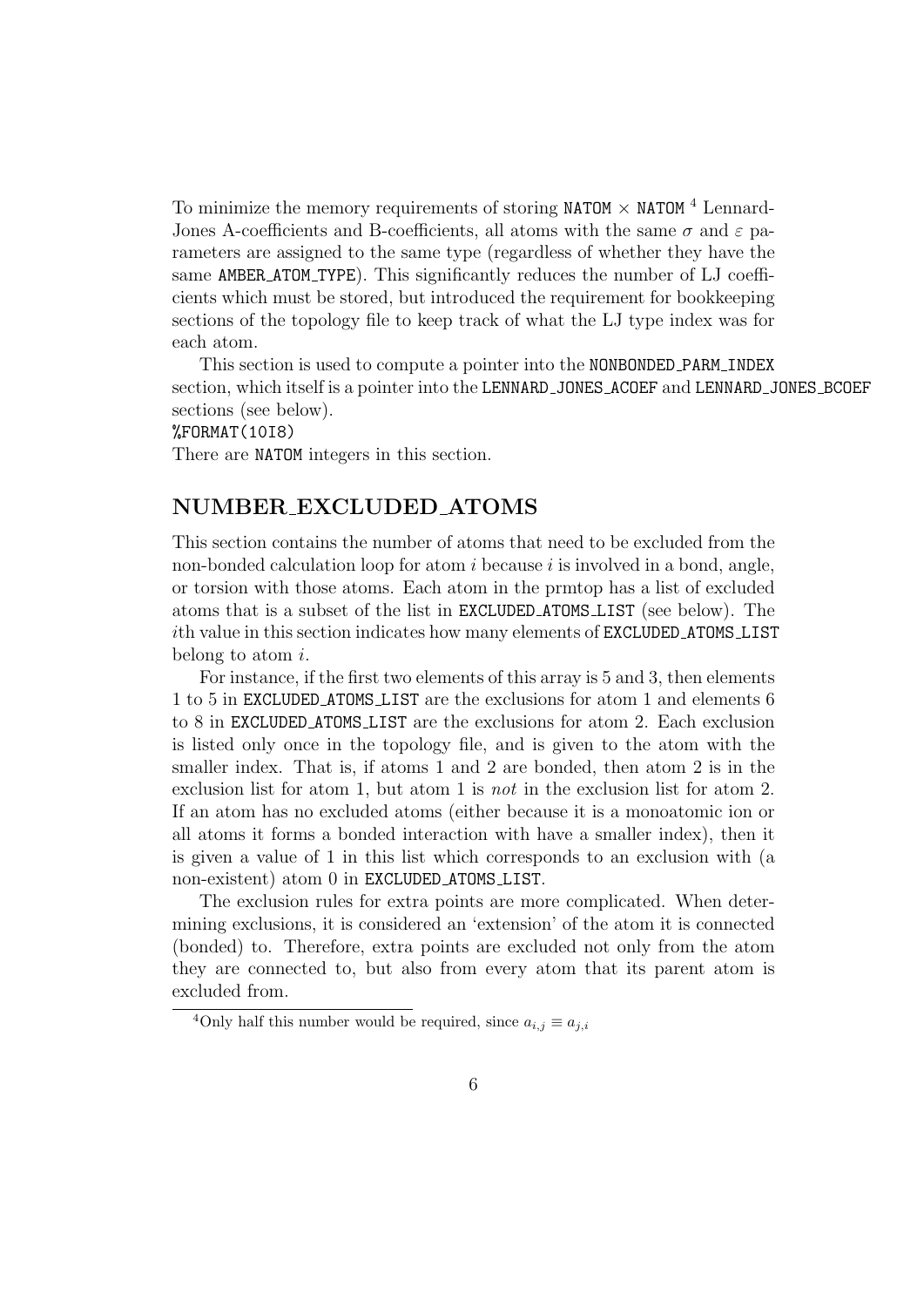NOTE: The non-bonded interaction code in sander and pmemd currently (as of Amber 12) recalculates the exclusion lists for simulations of systems with periodic boundary conditions, so this section is effectively ignored. The GB code uses the exclusion list in the topology file. %FORMAT(10I8)

There are NATOM integers in this section.

#### NONBONDED PARM INDEX

This section contains the pointers for each pair of LJ atom types into the LENNARD JONES ACOEF and LENNARD JONES BCOEF arrays (see below). The pointer for an atom pair in this array is calculated from the LJ atom type index of the two atoms (see ATOM\_TYPE\_INDEX above).

The index for two atoms i and j into the LENNARD JONES ACOEF and LENNARD JONES BCOEF arrays is calculated as

```
index = \texttt{NONBONDED\_PARM\_INDEX} [NTYPES \times (ATOM_TYPE_INDEX(i) - 1) + ATOM_TYPE_INDEX(j)]
```
(1)

```
Note, each atom pair can interact with either the standard 12-6 LJ po-
tential or via a 12-10 hydrogen bond potential. If index in Eq. 1 is negative,
then it is an index into HBOND ACOEF and HBOND BCOEF instead (see below).
%FORMAT(10I8)
```
There are NTYPES  $\times$  NTYPES integers in this section.

### RESIDUE LABEL

This section contains the residue name for every residue in the prmtop. Residue names are limited to 4 letters, and might not be whitespace-delimited if any residues have 4-letter names.

```
%FORMAT(20a4)
```
There are NRES 4-character strings in this section.

#### RESIDUE POINTER

This section lists the first atom in each residue. %FORMAT(10i8) There are NRES integers in this section.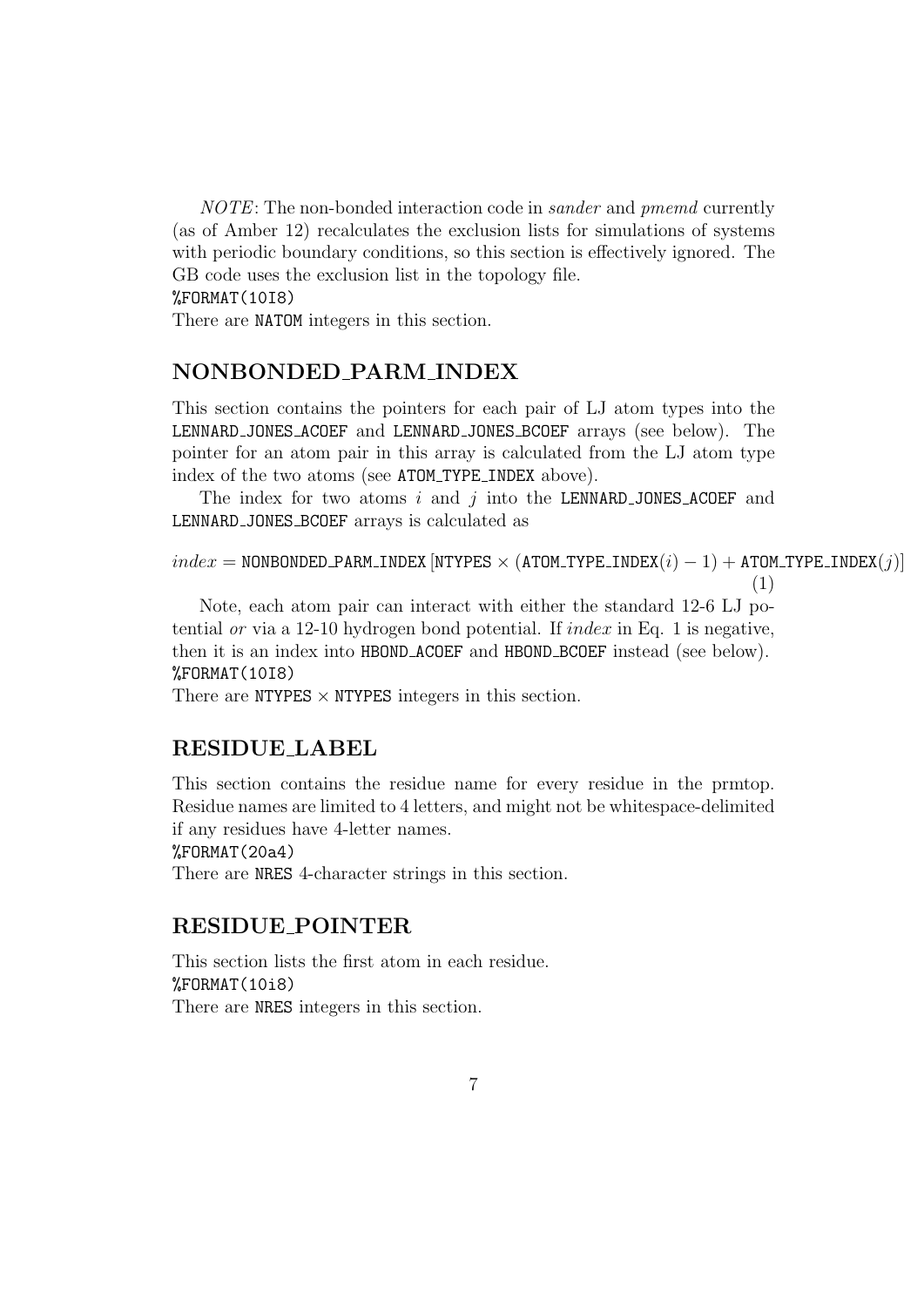### BOND FORCE CONSTANT

Bond energies are calculated according to the equation

$$
E_{bond} = \frac{1}{2}k\left(\vec{r} - \vec{r}_{eq}\right)^2\tag{2}
$$

This section lists all of the bond force constants  $(k \text{ in Eq. 2})$  in units  $kcal \, mol^{-1}$   $\AA^{-2}$  for each unique bond type. Each bond in BONDS\_INC\_HYDROGEN and BONDS WITHOUT HYDROGEN (see below) contains an index into this array. %FORMAT(5E16.8)

There are NUMBND floating point numbers in this section.

#### BOND EQUIL VALUE

This section lists all of the bond equilibrium distances  $(\vec{r}_{eq}$  in Eq. 2) in units of Åfor each unique bond type. This list is indexed the same way as BOND FORCE CONSTANT.

%FORMAT(5E16.8)

There are NUMBND floating point numbers in this section.

### ANGLE FORCE CONSTANT

Angle energies are calculated according to the equation

$$
E_{angle} = \frac{1}{2} k_{\theta} \left(\theta - \theta_{eq}\right)^2 \tag{3}
$$

This section lists all of the angle force constants  $(k_{\theta}$  in Eq. 3) in units of *kcal mol*<sup>-1</sup> rad<sup>2</sup> for each unique angle type. Each angle in ANGLES\_INC\_HYDROGEN and ANGLES WITHOUT HYDROGEN contains an index into this (and the next) array.

%FORMAT(5E16.8)

There are NUMANG floating point numbers in this section.

#### ANGLE EQUIL VALUE

This section contains all of the angle equilibrium angles ( $\theta_{eq}$  in Eq. 3) in radians. NOTE: the AMBER parameter files list equilibrium angles in degrees and are converted to radians in tleap. This list is indexed the same way as ANGLE FORCE CONSTANT.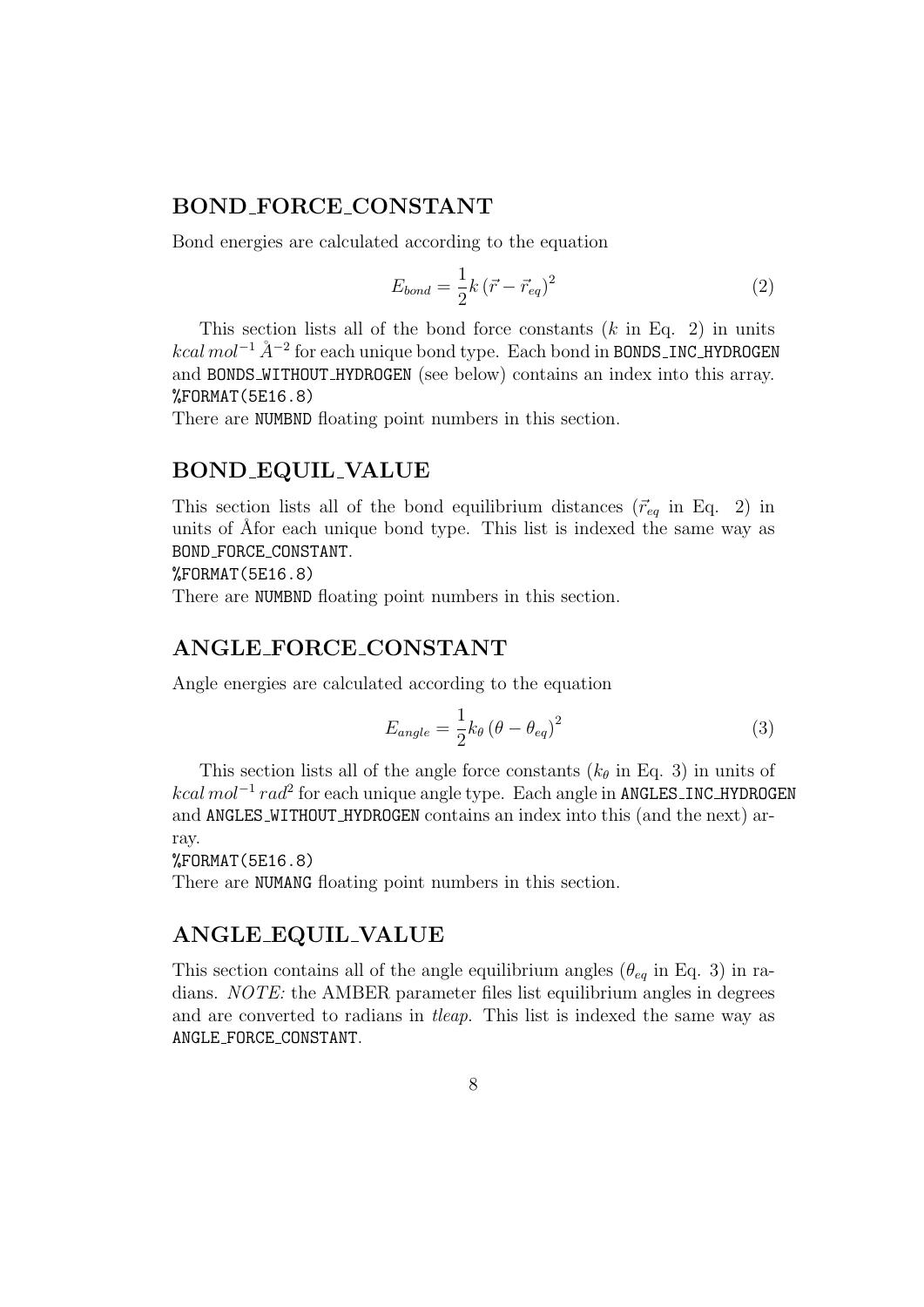%FORMAT(5E16.8)

There are NUMBND floating point numbers in this section.

#### DIHEDRAL FORCE CONSTANT

Torsion energies are calculated for each term according to the equation

$$
E_{torsion} = k_{tor} \cos(n\phi + \psi)
$$
\n<sup>(4)</sup>

This section lists the torsion force constants  $(k<sub>tor</sub>$  in Eq. 4) in units of *kcal mol*<sup>-1</sup> for each unique torsion type. Each torsion in DIHEDRALS\_INC\_HYDROGEN and DIHEDRALS WITHOUT HYDROGEN has an index into this array.

Amber parameter files contain a dividing factor and barrier height for each dihedral. The barrier height in the parameter files are divided by the provided factor inside tleap and then discarded. As a result, the torsion barriers in this section might not match those in the original parameter files. %FORMAT(5E16.8)

There are NPTRA floating point numbers in this section.

### DIHEDRAL PERIODICITY

This section lists the periodicity  $(n \text{ in Eq. 4})$  for each unique torsion type. It is indexed the same way as DIHEDRAL FORCE CONSTANT. NOTE: only integers are read by tleap, although the AMBER codes support non-integer periodicities.

%FORMAT(5E16.8) There are NPTRA floating point numbers in this section.

#### DIHEDRAL PHASE

This section lists the phase shift ( $\psi$  in Eq. 4) for each unique torsion type in radians. It is indexed the same way as DIHEDRAL FORCE CONSTANT. %FORMAT(5E16.8)

There are NPTRA floating point numbers in this section.

#### SCEE SCALE FACTOR

This section was introduced in Amber 11. In previous versions, this variable was part of the input file and set a single scaling factor for every torsion.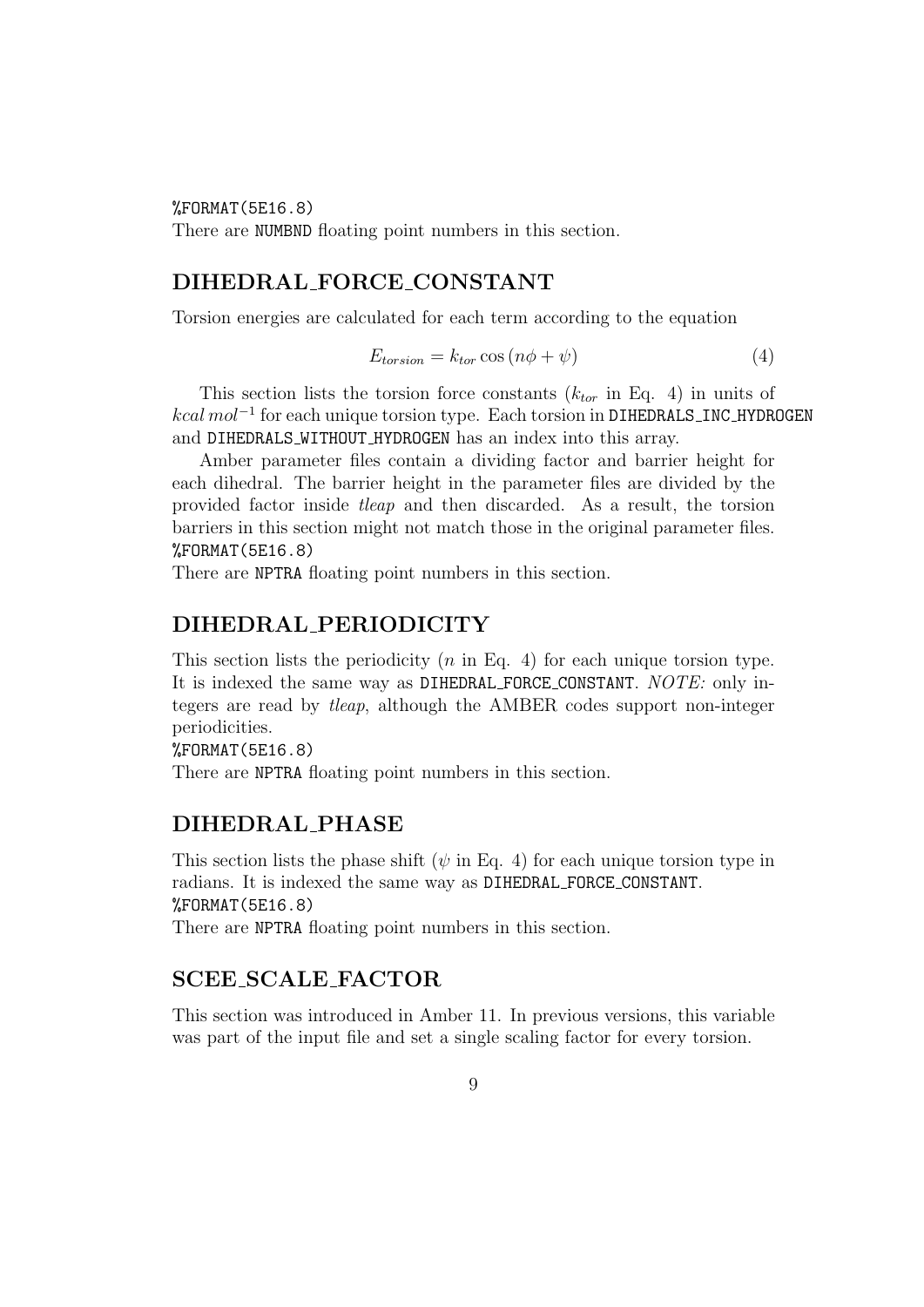This section lists the factor by which 1-4 electrostatic interactions are divided (i.e., the two atoms on either end of a torsion). For torsion types in which 1-4 non-bonded interactions are not calculated (e.g., improper torsions, multi-term torsions, and those involved in ring systems of 6 or fewer atoms), a value of 0 is assigned by tleap. This section is indexed the same way as DIHEDRAL FORCE CONSTANT.

#### %FORMAT(5E16.8)

There are NPTRA floating point numbers in this section.

### SCNB SCALE FACTOR

This section was introduced in Amber 11. In previous versions, this variable was part of the input file and set a single scaling factor for every torsion.

This section lists the factor by which 1-4 van der Waals interactions are divided (i.e., the two atoms on either end of a torsion). This section is analogous to SCEE SCALE FACTOR described above.

#### %FORMAT(5E16.8)

There are NPTRA floating point numbers in this section.

#### **SOLTY**

This section is currently unused, and while 'future use' is planned, this assertion has lain dormant for some time.

%FORMAT(5E16.8)

There are NATYP floating point numbers in this section.

### LENNARD JONES ACOEF

LJ non-bonded interactions are calculated according to the equation

$$
E_{LJ} = \frac{a_{i,j}}{r^{12}} - \frac{b_{i,j}}{r^6}
$$
 (5)

This section contains the LJ A-coefficients  $(a_{i,j}$  in Eq. 5) for all pairs of distinct LJ types (see sections ATOM\_TYPE\_INDEX and NONBONDED\_PARM\_INDEX above).

#### %FORMAT(5E16.8)

There are  $[NTYPES \times (NTYPES + 1)]/2$  floating point numbers in this section.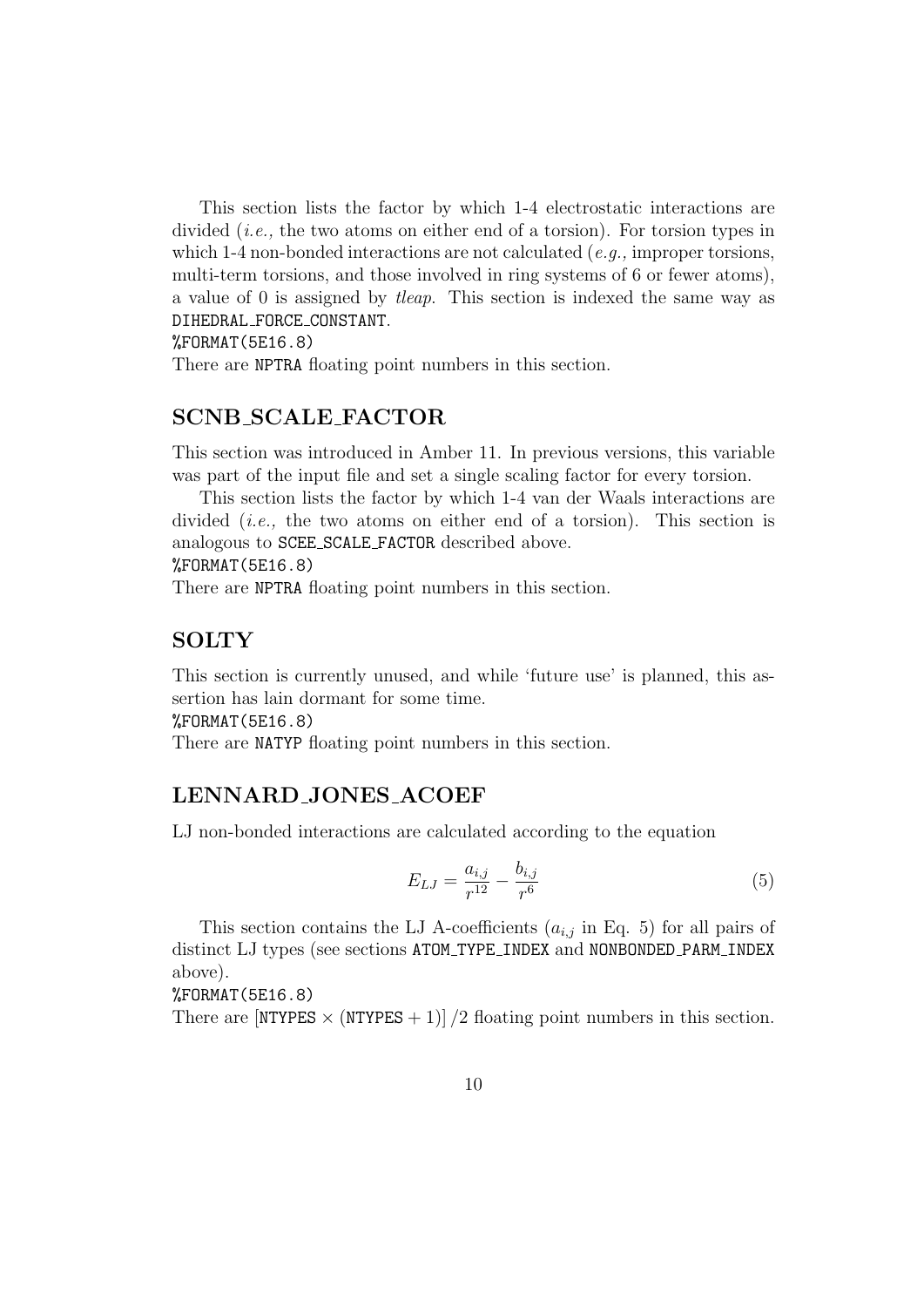### LENNARD JONES BCOEF

This section contains the LJ B-coefficients  $(b_{i,j}$  in Eq. 5) for all pairs of distinct LJ types (see sections ATOM\_TYPE\_INDEX and NONBONDED\_PARM\_INDEX above).

%FORMAT(5E16.8)

There are  $[NTYPES \times (NTYPES + 1)]/2$  floating point numbers in this section.

### BONDS INC HYDROGEN

This section contains a list of every bond in the system in which at least one atom is Hydrogen. Each bond is identified by 3 integers—the two atoms involved in the bond and the index into the BOND FORCE CONSTANT and BOND EQUIL VALUE. For run-time efficiency, the atom indexes are actually indexes into a coordinate array, so the actual atom index  $A$  is calculated from the coordinate array index N by  $A = N/3 + 1$ . (N is the value in the topology file)

%FORMAT(10I8)

There are  $3 \times$  NBONH integers in this section.

# BONDS WITHOUT HYDROGEN

This section contains a list of every bond in the system in which neither atom is Hydrogen. It has the same structure as BONDS INC HYDROGEN described above.

%FORMAT(10I8)

There are  $3 \times$  NBONA integers in this section.

### ANGLES INC HYDROGEN

This section contains a list of every angle in the system in which at least one atom is Hydrogen. Each angle is identified by 4 integers—the three atoms involved in the angle and the index into the ANGLE FORCE CONSTANT and ANGLE EQUIL VALUE. For run-time efficiency, the atom indexes are actually indexes into a coordinate array, so the actual atom index  $A$  is calculated from the coordinate array index N by  $A = N/3 + 1$ . (N is the value in the topology file) %FORMAT(10I8)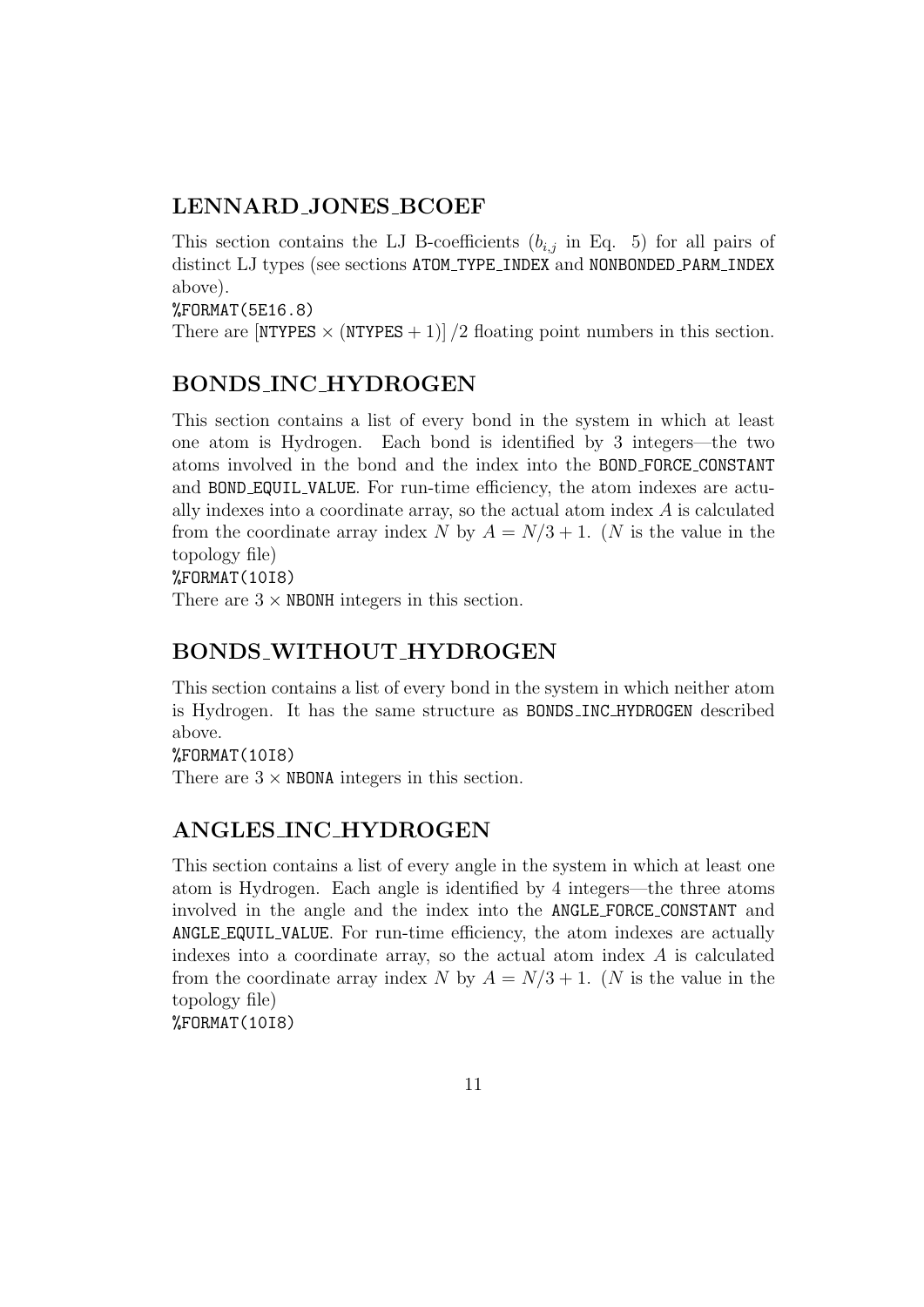There are  $4 \times$  NTHETH integers in this section.

### ANGLES WITHOUT HYDROGEN

This section contains a list of every angle in the system in which no atom is Hydrogen. It has the same structure as ANGLES INC HYDROGEN described above.

%FORMAT(10I8)

There are  $4 \times$  NTHETA integers in this section.

#### DIHEDRALS INC HYDROGEN

This section contains a list of every torsion in the system in which at least one atom is Hydrogen. Each torsion is identified by 5 integers—the four atoms involved in the torsion and the index into the DIHEDRAL FORCE CONSTANT, DIHEDRAL PERIODICITY, DIHEDRAL PHASE, SCEE SCALE FACTOR and SCNB SCALE FACTOR arrays. For run-time efficiency, the atom indexes are actually indexes into a coordinate array, so the actual atom index  $A$  is calculated from the coordinate array index N by  $A = N/3 + 1$ . (N is the value in the topology file)

If the third atom is negative, then the 1-4 non-bonded interactions for this torsion is not calculated. This is required to avoid double-counting these non-bonded interactions in some ring systems and in multi-term torsions.

If the fourth atom is negative, then the torsion is improper.

NOTE: The first atom has an index of zero. Since 0 cannot be negative and the 3rd and 4th atom indexes are tested for their sign to determine if 1-4 terms are calculated, the first atom in the topology file must be listed as either the first or second atom in whatever torsions it is defined in. The atom ordering in a torsion can be reversed to accommodate this requirement if necessary.

#### %FORMAT(10I8)

There are  $5 \times \text{NPHIH}$  integers in this section.

#### DIHEDRALS WITHOUT HYDROGEN

This section contains a list of every torsion in the system in which no atom is Hydrogen. It has the same structure as DIHEDRALS INC HYDROGEN described above.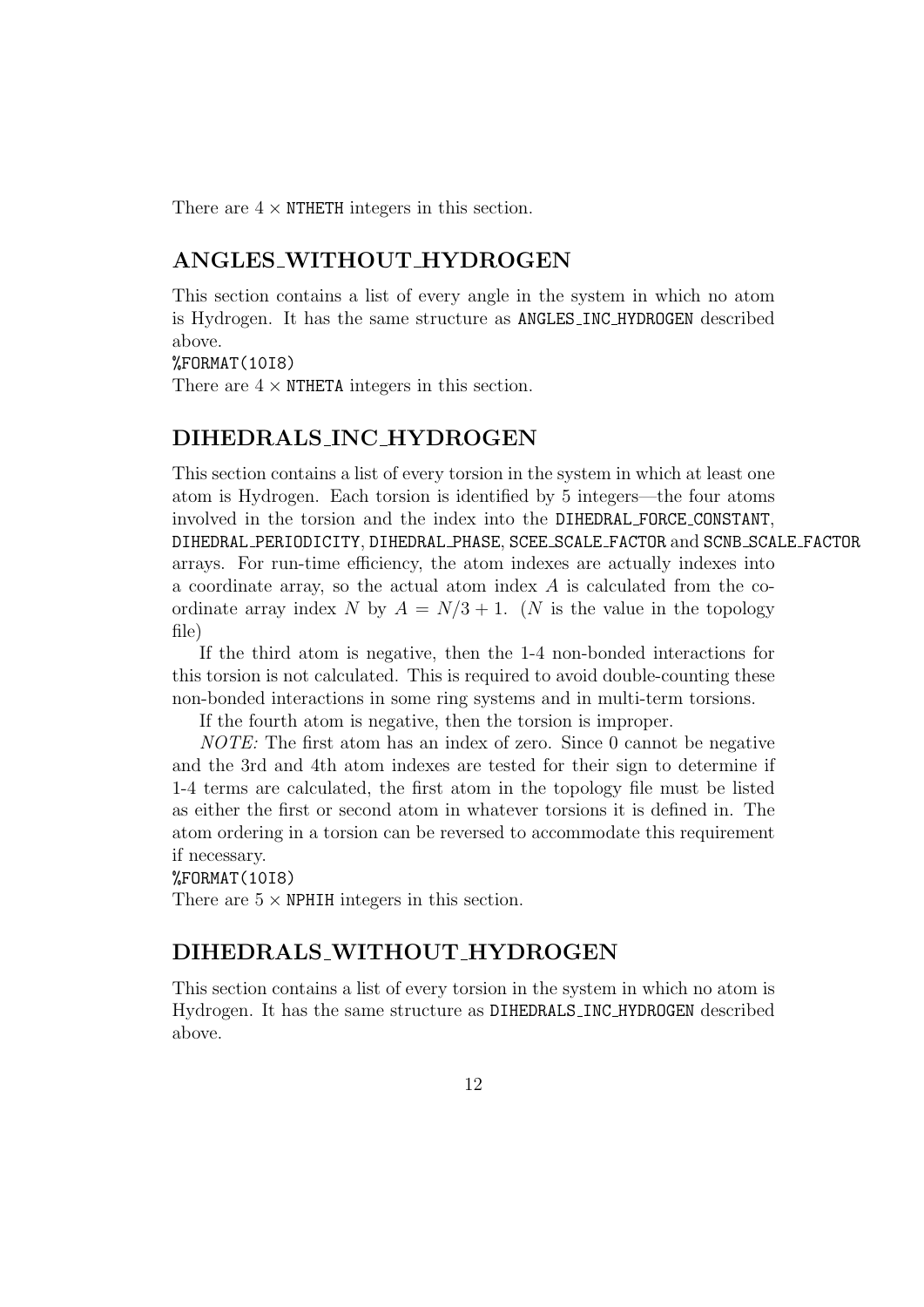%FORMAT(10I8)

There are  $5 \times \text{NPHIA}$  integers in this section.

### EXCLUDED ATOMS LIST

This section contains a list for each atom of excluded partners in the nonbonded calculation routines. The subset of this list that belongs to each atom is determined from the pointers in NUMBER EXCLUDED ATOMS—see that section for more information.

NOTE: The periodic boundary code in *sander* and *pmemd* currently recalculates this section of the topology file. The GB code, however, uses the exclusion list defined in the topology file.

#### %FORMAT(10I8)

There are NNB integers in this section.

### HBOND ACOEF

This section is analogous to the LENNARD JONES ACOEF array described above, but refers to the A-coefficient in a 12-10 potential instead of the familiar 12-6 potential. This term has been dropped from most modern force fields. %FORMAT(5E16.8)

There are NPHB floating point numbers in this section.

### HBOND BCOEF

This section is analogous to the LENNARD JONES BCOEF array described above, but refers to the B-coefficient in a 12-10 potential instead of the familiar 12-6 potential. This term has been dropped from most modern force fields. %FORMAT(5E16.8)

There are NPHB floating point numbers in this section.

### HBCUT

This section used to be used for a cutoff parameter in the 12-10 potential, but is no longer used for anything.

%FORMAT(5E16.8)

There are NPHB floating point numbers in this section.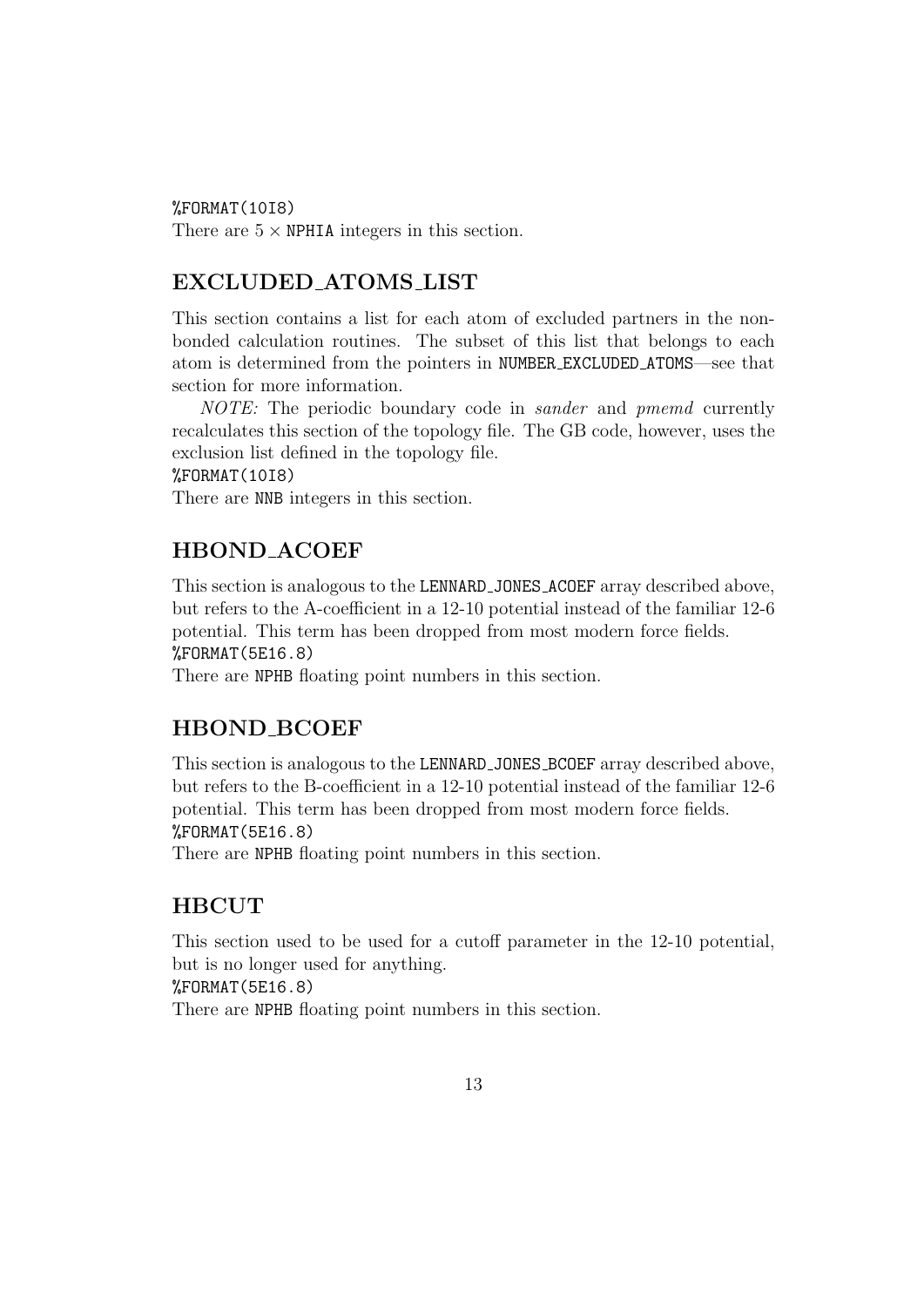# AMBER ATOM TYPE

This section contains the atom type name for every atom in the prmtop. %FORMAT(20a4) There are NATOM 4-character strings in this section.

TREE CHAIN CLASSIFICATION

This section contains information about the tree structure (borrowing concepts from graph theory) of each atom. Each atom can have one of the following character indicators:

M This atom is part of the "main chain"

S This atom is part of the "sidechain"

E This atom is a chain-terminating atom  $(i.e., an "end" atom)$ 

3 The structure branches into 3 chains at this point

BLA If none of the above are true

%FORMAT(20a4) There are NATOM 4-character strings in this section.

# JOIN ARRAY

This section is no longer used and is currently just filled with zeros. %FORMAT(10I8) There are NATOM integers in this section.

# IROTAT

This section is not used and is currently just filled with zeros. %FORMAT(10I8) There are NATOM integers in this section.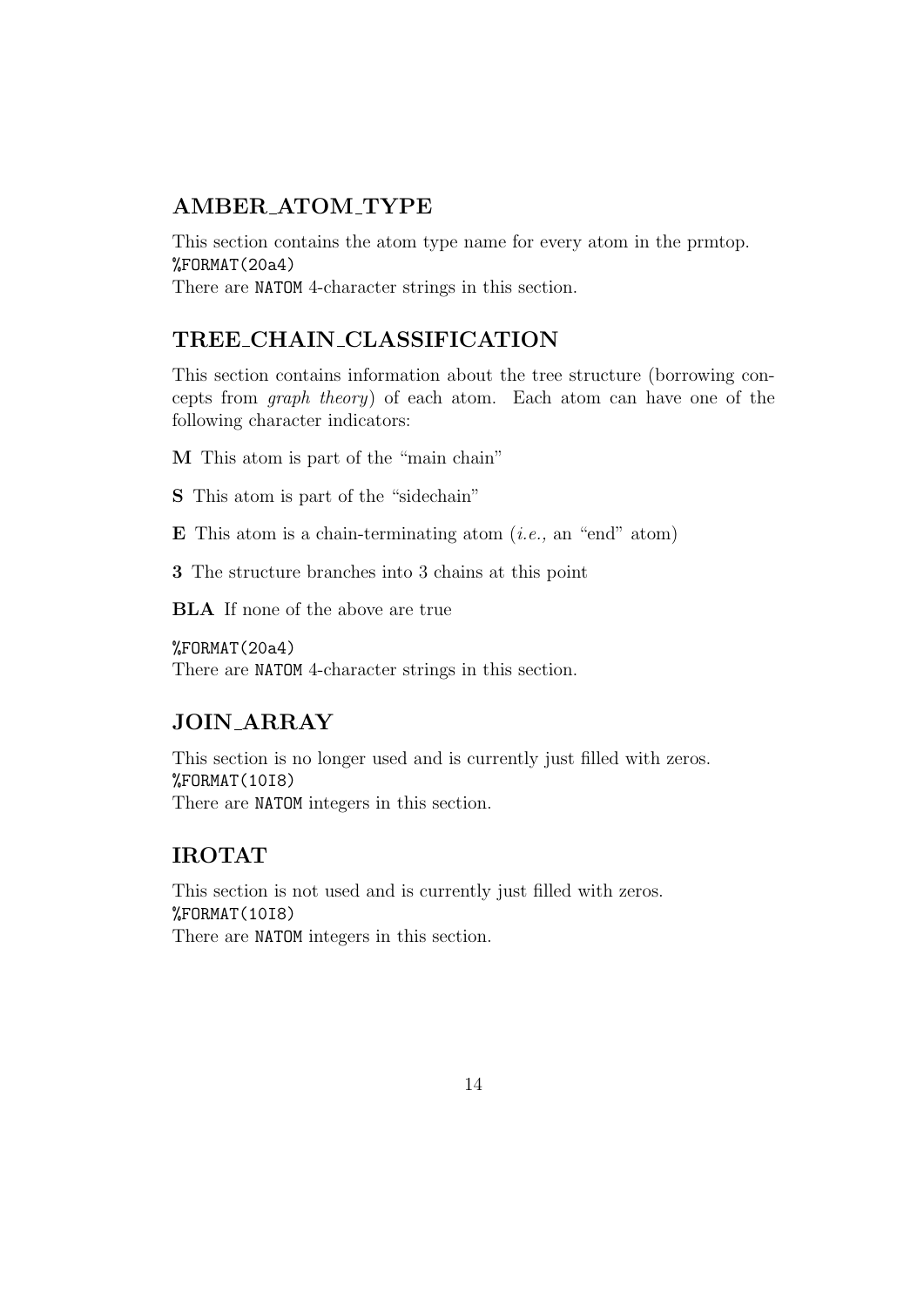### SOLVENT POINTERS

This section is only present if IFBOX is greater than  $0$  (*i.e.*, if the system was set up for use with periodic boundary conditions). There are 3 integers present in this section—the final residue that is part of the solute (IPTRES), the total number of 'molecules' (NSPM), and the first solvent 'molecule' (NSPSOL).

A 'molecule' is defined as a closed graph—that is, there is a pathway from every atom in a molecule to every other atom in the molecule by traversing bonds, and there are no pathways to 'other' molecules.

%FLAG SOLVENT\_POINTERS %FORMAT(3I8) IPTRES NSPM NSPSOL

# ATOMS PER MOLECULE

This section is only present if IFBOX is greater than  $0$  (*i.e.*, if the system was set up for use with periodic boundary conditions). This section lists how many atoms are present in each 'molecule' as defined in the SOLVENT POINTERS section above.

#### %FORMAT(10I8)

There are NSPM integers in this section (see the SOLVENT POINTERS section above).

### BOX DIMENSIONS

This section is only present if **IFBOX** is greater than  $0$  (*i.e.*, if the system was set up for use with periodic boundary conditions). This section lists the box angle (OLDBETA) and dimensions  $(BOX(1) \times BOX(2) \times BOX(3))$ . The values in this section are deprecated now since newer and more accurate information about the box size and shape is stored in the coordinate file. Since constant pressure simulations can change the box dimensions, the values in the coordinate file should be trusted over those in the topology file.

| %FLAG BOX_DIMENSIONS  |         |        |         |
|-----------------------|---------|--------|---------|
| $%$ FORMAT $(5E16.8)$ |         |        |         |
| OLDBETA               | BOX (1) | B0X(2) | BOX (3) |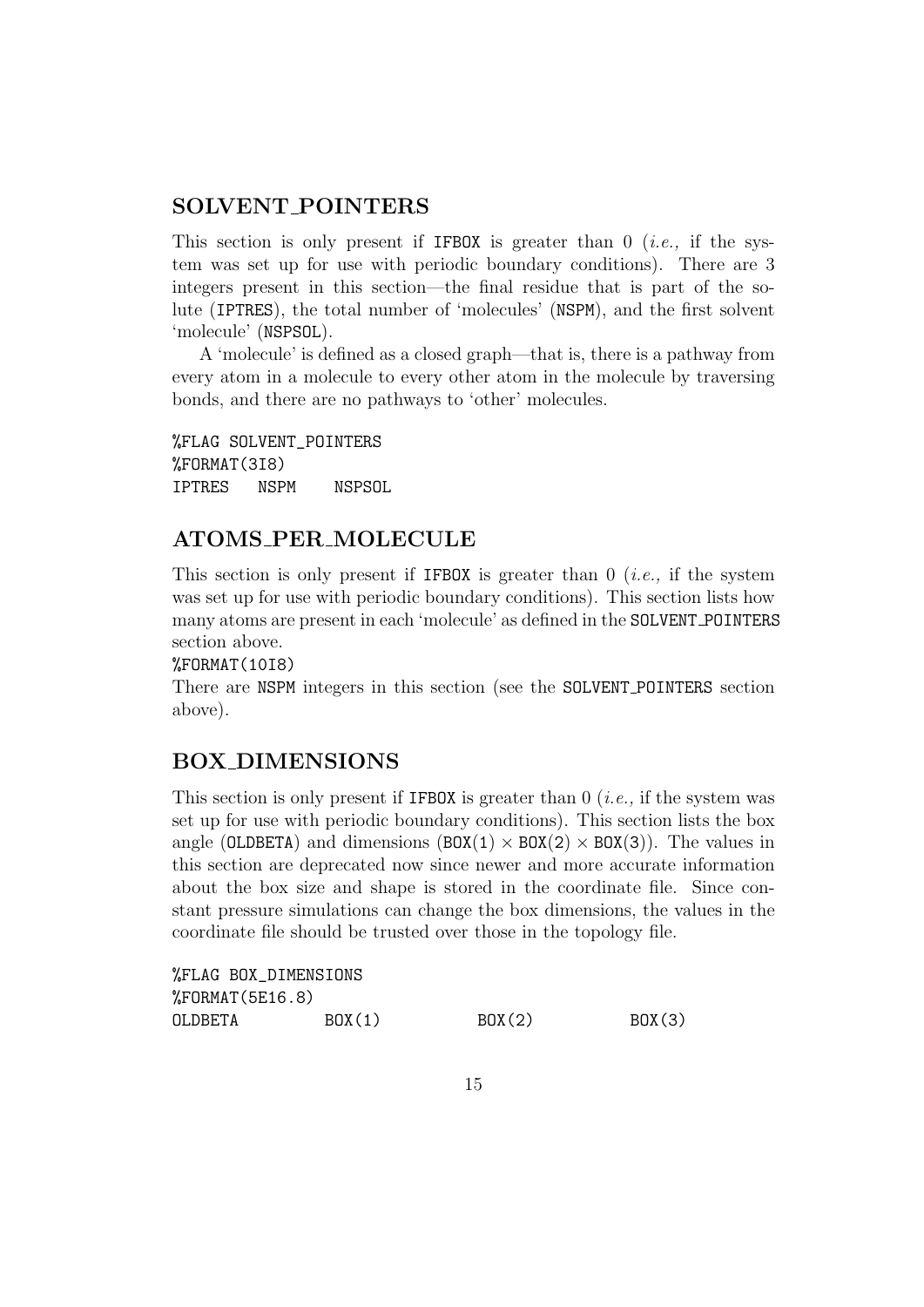# CAP INFO

This section is present only if IFCAP is not 0. If present, it contains a single integer which is the last atom before the water cap begins (NATCAP) %FORMAT(10I8)

# CAP INFO2

This section is present only if IFCAP is not 0. If present, it contains four numbers—the distance from the center of the cap to outside the cap (CUTCAP), and the Cartesian coordinates of the cap center.

%FLAG CAP\_INFO2 %FORMAT(5E16.8) CUTCAP XCAP YCAP ZCAP

# RADIUS SET

This section contains a one-line string (up to 80 characters) describing the intrinsic implicit solvent radii set that are defined in the topology file. The available radii sets with their 1-line descriptions are:

bondi Bondi radii (bondi)

amber6 amber6 modified Bondi radii (amber6)

mbondi modified Bondi radii (mbondi)

mbondi2 H(N)-modified Bondi radii (mbondi2)

mbondi3 ArgH and AspGlu0 modified Bondi2 radii (mbondi3)

%FORMAT(1a80)

There is a single line description in this section.

# RADII

This section contains the intrinsic radii of every atom used for implicit solvent calculations (typically Generalized Born). %FORMAT(5E16.8) There are NATOM floating point numbers in this section.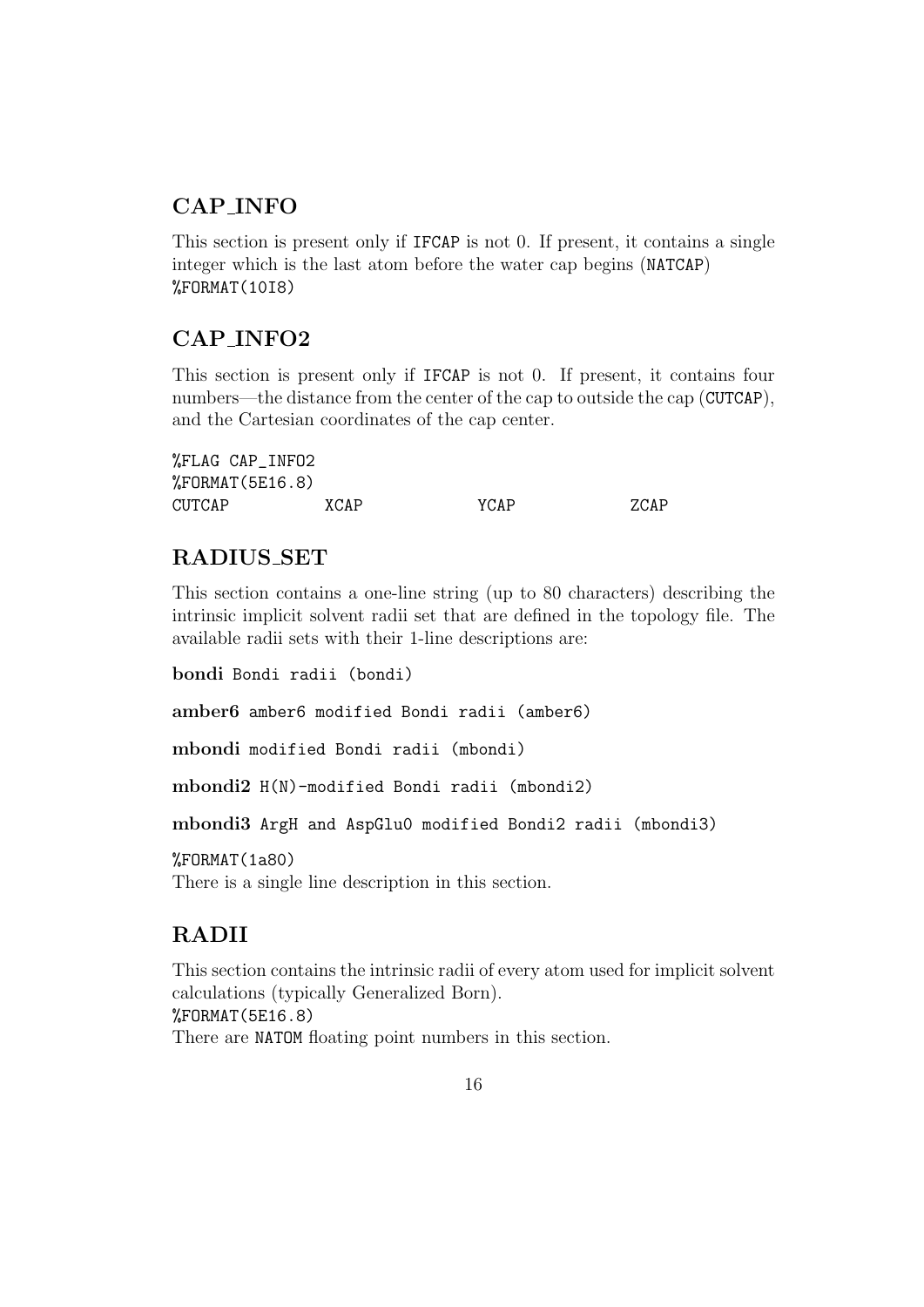### IPOL

This section was introduced in Amber 12. In previous versions of Amber, this was a variable in the input file.

This section contains a single integer that is 0 for fixed-charge force fields and 1 for force fields that contain polarization.

### POLARIZABILITY

This section is only present if IPOL is not 0. It contains the atomic polarizabilities for every atom in the prmtop. %FORMAT(5E16.8) There are NATOM floating point numbers in this section. %FORMAT(1I8)

# 3 Deprecated Sections

All of the sections of the topology file listed here are only present if IFPERT is 1. However, no modern programs support such prmtops so these sections are rarely (if ever) used. They are included in Table 1 for completeness, only.

More info can be found online at http://ambermd.org/formats.html

# 4 CHAMBER Topologies

Here we will describe the general format of topology files generated by the chamber program. The chamber program was developed to translate CHARMM topology (PSF) files into Amber topology files for use with the AMBER program suite.

Due to differences in the CHARMM force field (e.g., the extra CMAP and Urey-Bradley terms and the different way that improper dihedrals are treated), chamber topologies contain more sections than Amber topologies. Furthermore, to ensure rigorous reproduction of CHARMM energies inside the AMBER program suites, some of the sections that are common between AMBER and CHARMM topology files have a different format for their data to support a different level of input data precision.

Due to the differences in the chamber topology files, a mechanism to differentiate between chamber topologies and AMBER topologies was intro-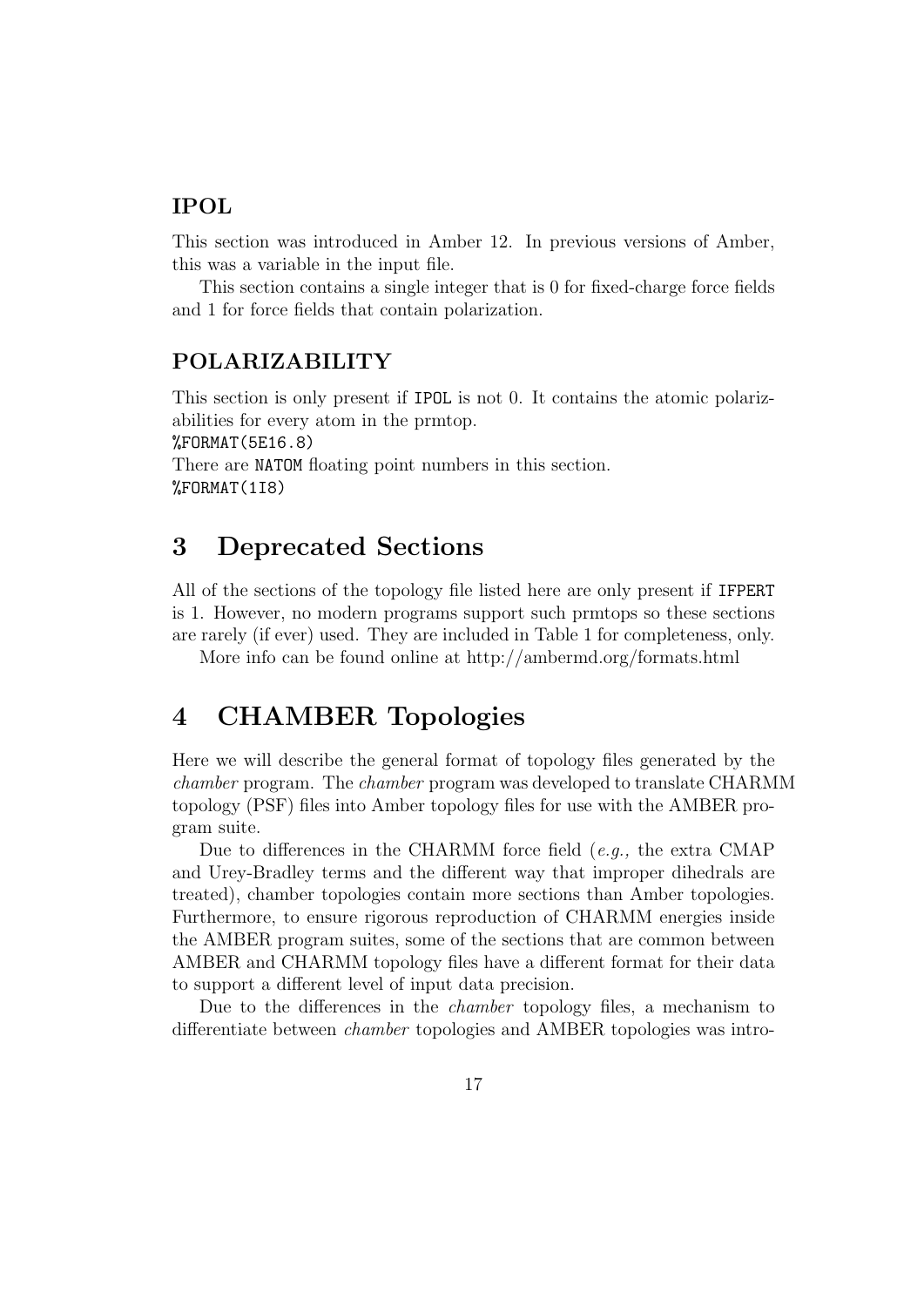Table 1: List of all of the perturbed topology file sections.

| FLAG name            | %FORMAT | of values        | Description                |
|----------------------|---------|------------------|----------------------------|
| PERT_BOND_ATOMS      | 1018    | $2 \times$ NBPER | perturbed bond list        |
| PERT_BOND_PARAMS     | 1018    | $2 \times$ NBPER | perturbed bond pointers    |
| PERT_ANGLE_ATOMS     | 1018    | $3 \times$ NGPER | perturbed angle list       |
| PERT_ANGLE_PARAMS    | 1018    | $2 \times$ NGPER | perturbed angle pointers   |
| PERT_DIHEDRAL_ATOMS  | 1018    | $4 \times$ NDPER | perturbed torsion list     |
| PERT_DIHEDRAL_PARAMS | 1018    | $2 \times$ NDPER | perturbed torsion pointers |
| PERT_RESIDUE_NAME    | 20a4    | NRES             | end state residue names    |
| PERT_ATOM_NAME       | 20a4    | <b>NATOM</b>     | end state atom names       |
| PERT_ATOM_SYMBOL     | 20a4    | <b>NATOM</b>     | end state atom types       |
| <b>ALMPER</b>        | 5E16.8  | <b>NATOM</b>     | Unused                     |
| <b>IAPER</b>         | 10I8    | NATOM            | Is Atom PERturbed?         |
| PERT_ATOM_TYPE_INDEX | 10I8    | <b>NATOM</b>     | Perturbed LJ Type          |
| PERT_CHARGE          | 5E16.8  | <b>NATOM</b>     | Perturbed charge           |

duced. If the topology file has a **%FLAG** TITLE then it is an AMBER topology. If it has a %FLAG CTITLE instead, then it is a chamber topology.

The following sections of the chamber topology are exacly the same as those from the AMBER topology files:

- POINTERS
- $\bullet$  ATOM\_NAME
- MASS
- ATOM\_TYPE\_INDEX
- NUMBER EXCLUDED ATOMS
- EXCLUDED ATOMS LIST
- NONBONDED PARM INDEX
- RESIDUE LABEL
- BOND FORCE CONSTANT
- BOND EQUIL VALUE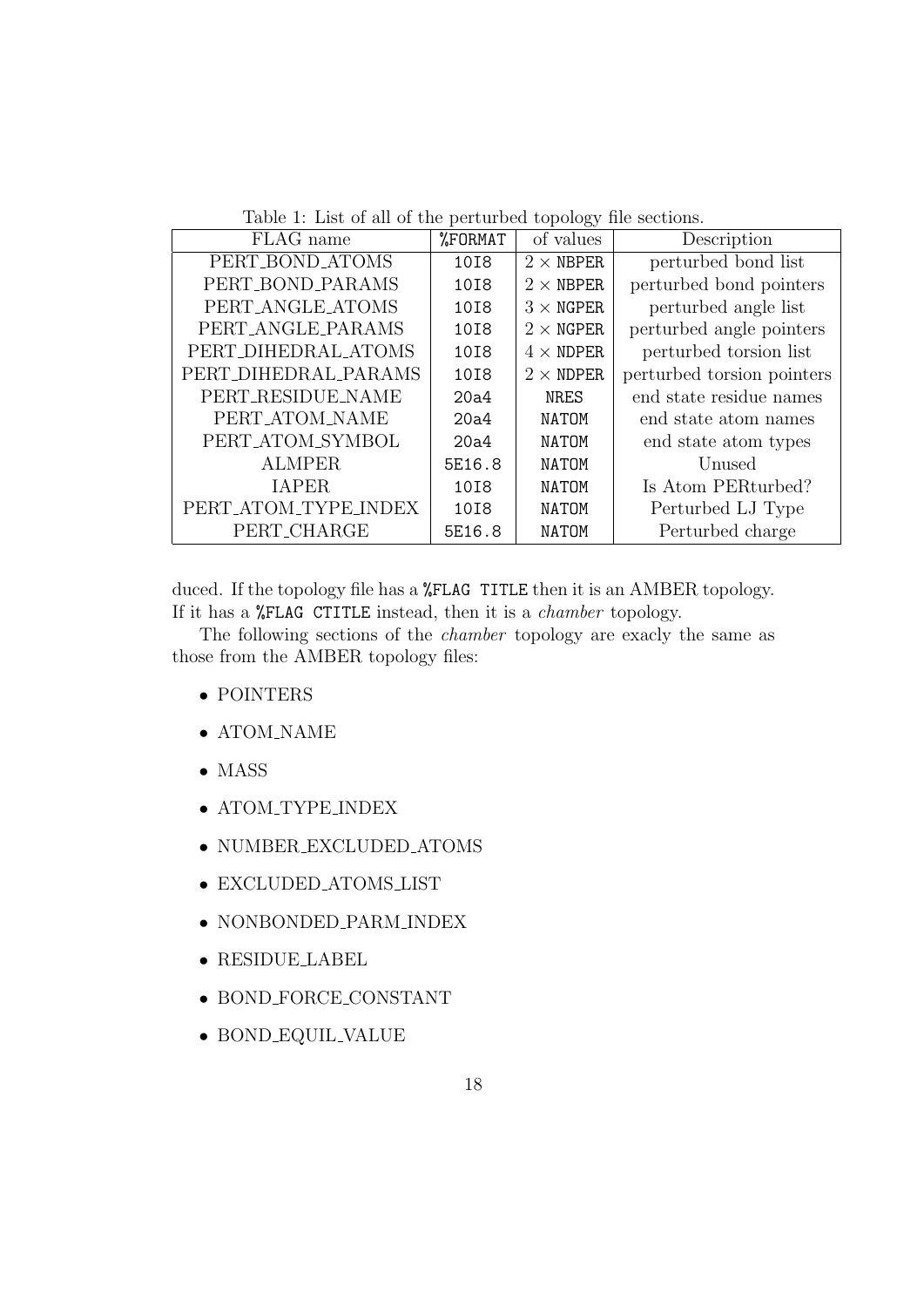- ANGLE FORCE CONSTANT
- DIHEDRAL FORCE CONSTANT
- DIHEDRAL PERIODICITY
- DIHEDRAL PHASE
- SCEE SCALE FACTOR
- SCNB SCALE FACTOR
- SOLTY
- BONDS INC HYDROGEN
- BONDS WITHOUT HYDROGEN
- ANGLES INC HYDROGEN
- ANGLES\_WITHOUT\_HYDROGEN
- DIHEDRALS INC HYDROGEN
- DIHEDRALS WITHOUT HYDROGEN
- HBOND ACOEF
- HBOND BCOEF
- HBCUT
- AMBER\_ATOM\_TYPE
- $\bullet$  TREE\_CHAIN\_CLASSIFICATION  $^5$
- JOIN ARRAY
- IROTAT
- RADIUS SET
- RADII

<sup>5</sup>Not really supported. Every entry is BLA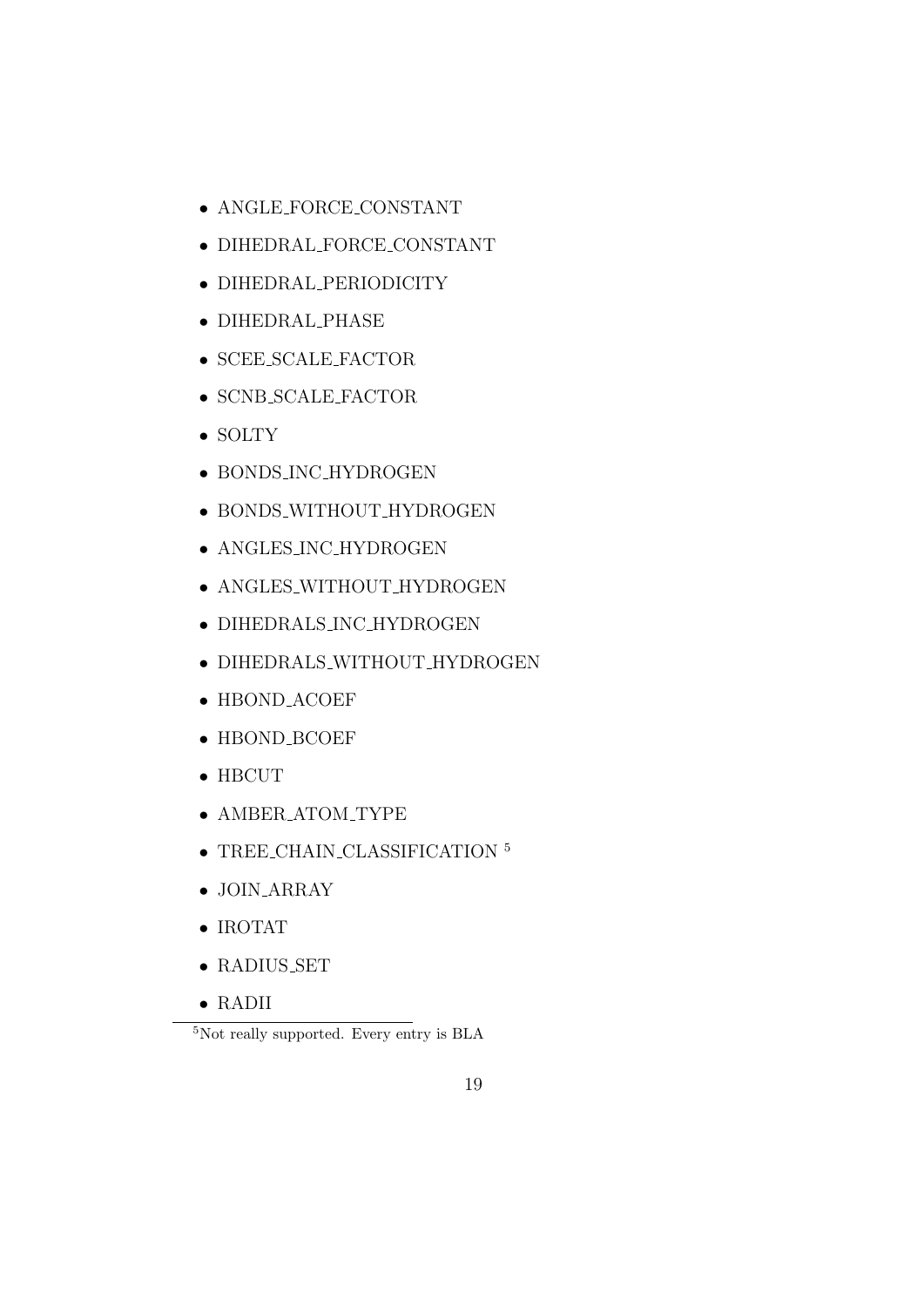Table 2: List of flags that are common between Amber and chamber topology files, but have different FORMAT identifiers.

| FLAG name           |        | AMBER Format   chamber Format |
|---------------------|--------|-------------------------------|
| <b>CHARGE</b>       | 5E16.8 | 3F <sub>24</sub> .16          |
| ANGLE_EQUIL_VALUE   | 5E16.8 | 3E25.17                       |
| LENNARD_JONES_ACOEF | 5E16.8 | 3E24.16                       |
| LENNARD_JONES_BCOEF | 5E16.8 | 3F24.16                       |

- SCREEN
- SOLVENT POINTERS
- ATOMS PER MOLECULE

In Table 2 is a list of sections that have the same name and the same data, but with a different Fortran format identifier.

### FORCE FIELD TYPE

This section is a description of the CHARMM force field that is parametrized in the topology file. It is a single line (it can be read as a single string of length 80 characters). It does not affect any numerical results. %FORMAT(i2,a78)

# CHARMM UREY BRADLEY COUNT

This section contains the number of Urey-Bradley parameters printed in the topology file. It contains two integers, the total number of Urey-Bradley terms (NUB) and the number of unique Urey-Bradley types (NUBTYPES).

%FLAG CHARMM\_UREY\_BRADLEY\_COUNT %FORMAT(2i8) NUB NUBTYPES

# CHARMM UREY BRADLEY

This section contains all of the Urey-Bradley terms. It is formatted exactly like BONDS\_INC\_HYDROGEN and BONDS\_WITHOUT\_HYDROGEN.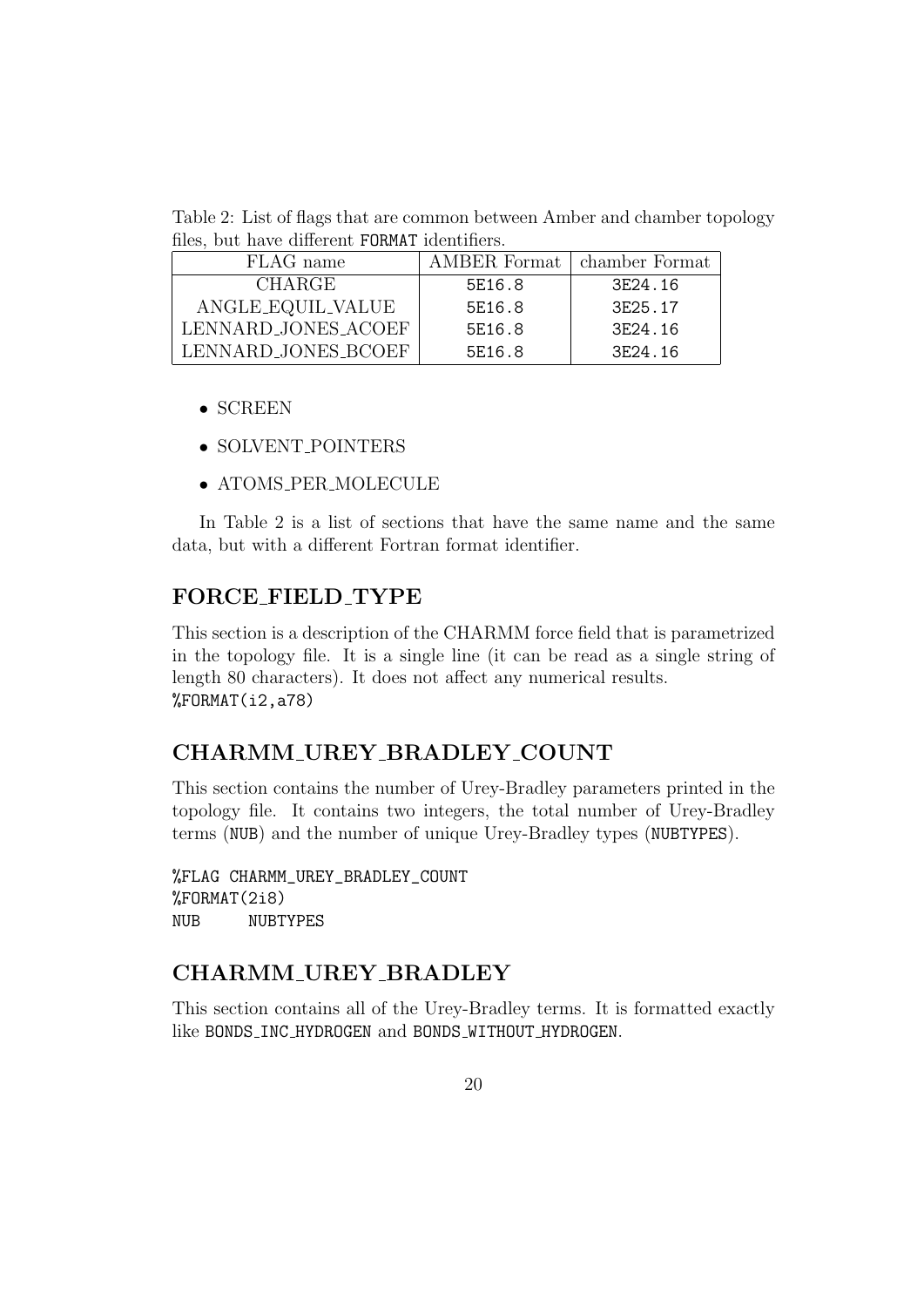%FORMAT(10i8) There are  $3 \times$  NUB integers in this section.

# CHARMM UREY BRADLEY FORCE CONSTANT

This section contains all of the force constants for each unique Urey-Bradley term in  $kcal \ mol$ <sup>-1</sup>  $\AA$ <sup>2</sup>. It is formatted exactly the same as BOND\_FORCE\_CONSTANT. %FORMAT(5E16.8)

There are NUBTYPES floating point numbers in this section.

# CHARMM UREY BRADLEY EQUIL VALUE

This section contains all of the equilibrium distances for each unique Urey-Bradley term in Å. It is formatted exactly the same as **BOND\_EQUIL\_VALUE.** %FORMAT(5E16.8)

There are NUBTYPES floating point numbers in this section.

# CHARMM NUM IMPROPERS

This section contains the number of improper torsions in the topology file. It contains one integer, the total number of improper torsions.

%FLAG CHARMM\_NUM\_IMPROPERS %FORMAT(i8) NIMPHI

# CHARMM IMPROPERS

This section contains all of the improper torsion terms. It is formatted exactly like DIHEDRALS INC HYDROGEN and DIHEDRALS WITHOUT HYDROGEN. %FORMAT(10i8) There are  $5 \times$  NIMPHI integers in this section.

# CHARMM NUM IMPROPER TYPES

This section contains the number of unique improper torsion types in the topology file. It contains one integer, the total number of improper torsions types.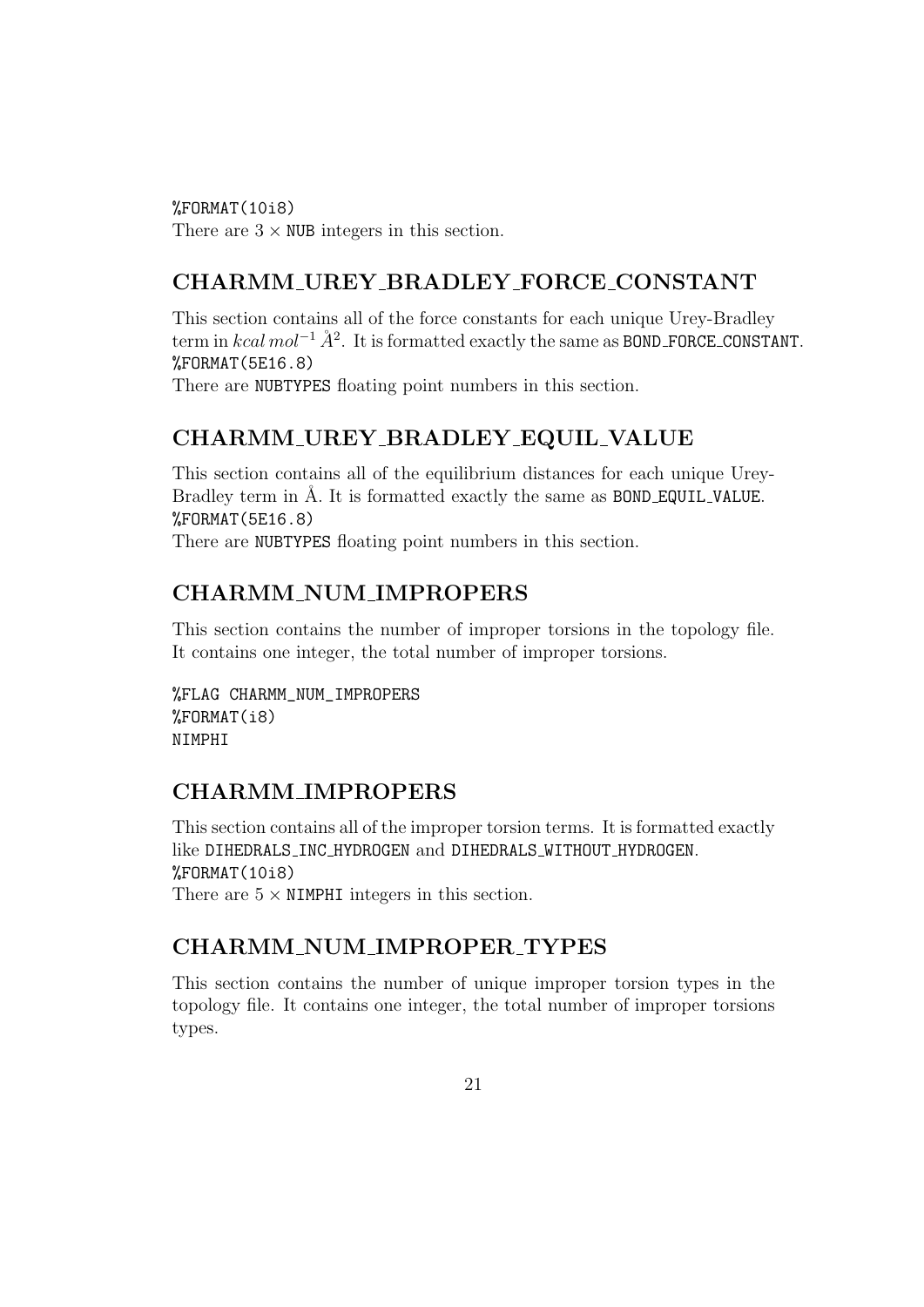%FLAG CHARMM\_NUM\_IMPROPERS %FORMAT(i8) NIMPRTYPES

### CHARMM IMPROPER FORCE CONSTANT

This section contains the force constant for each unique improper torsion type. It is formatted exactly like DIHEDRAL FORCE CONSTANT. %FORMAT(5E16.8) There are NIMPRTYPES integers in this section.

# CHARMM IMPROPER PHASE

This section contains the phase shift for each unique improper torsion type. It is formatted exactly like DIHEDRAL PHASE %FORMAT(5E16.8) There are NIMPRTYPES integers in this section.

# LENNARD JONES 14 ACOEF

Instead of scaling the 1-4 van der Waals interactions, the CHARMM force field actually assigns entirely different LJ parameters to each atom type. Therefore, chamber topologies have two extra sections that correspond to the set of LJ parameters for 1-4 interactions. The way these tables are set up is identical to the way LENNARD JONES ACOEF and LENNARD JONES BCOEF are set up in chamber topologies.

%FORMAT(5E16.8)

There are  $[NTYPES \times (NTYPES + 1)]/2$  floating point numbers in this section.

# LENNARD JONES BCOEF

This section contains the LJ B-coefficients for 1-4 interactions. See LENNARD\_JONES\_14\_ACO above.

%FORMAT(5E16.8)

There are  $[NTYPES \times (NTYPES + 1)]/2$  floating point numbers in this section.